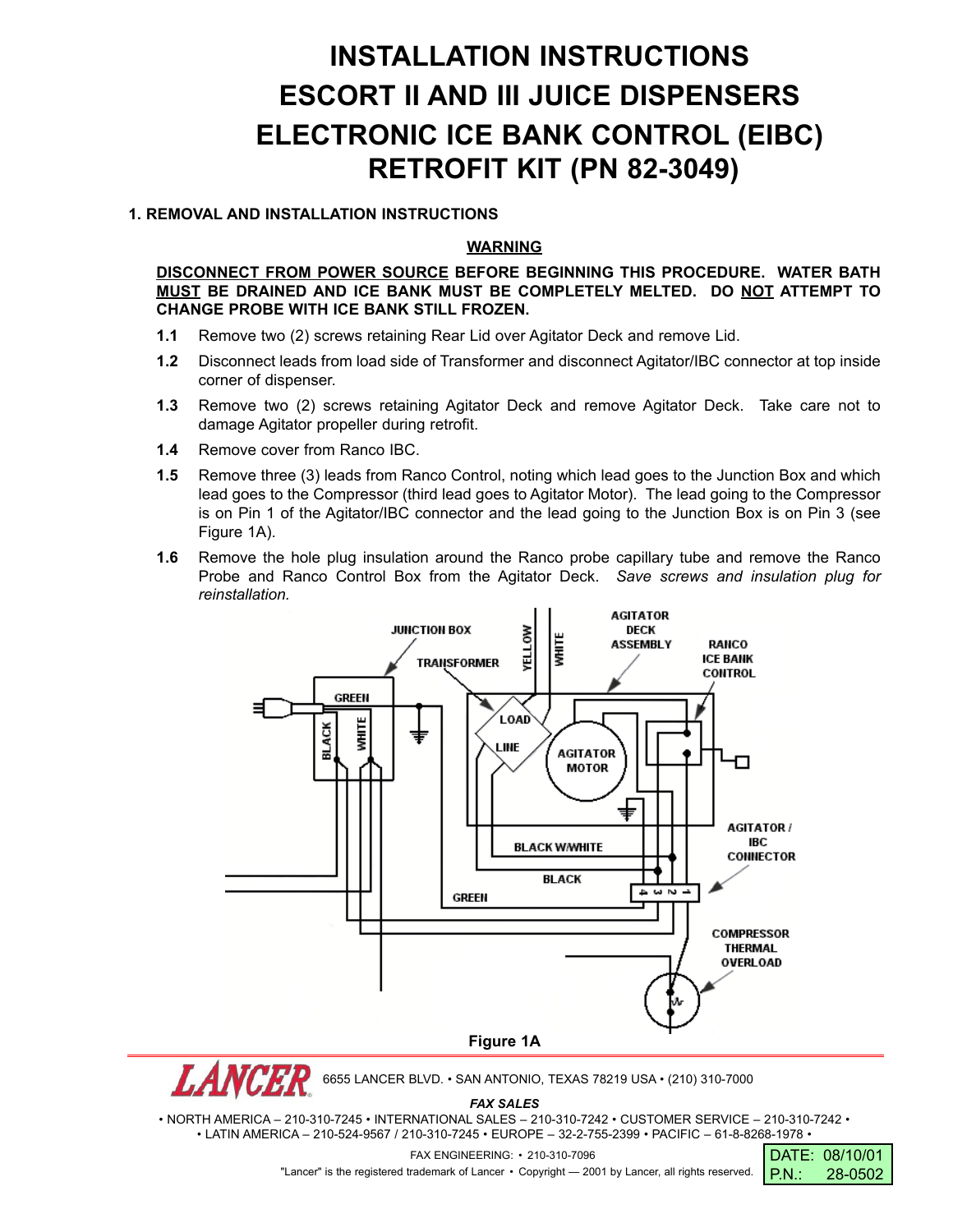

**Figure 1B**

- **1.7** Remove one (1) screw holding the bracket on the Lancer Electronic Ice Bank Control housing (EIBC) and loosen the other. Spin the bracket 90° as shown in Figure 2, reinstall screw and tighten both screws.
- **1.8** Mount EIBC Control Housing Assembly at holes previously used for the Ranco Control, *using the screws removed in Step 1.6.*
- **1.9** Remove Cover of EIBC Control Housing Assembly. Connect lead from Compressor to screw terminal marked "HOT OUT". Connect lead from Junction Box and Agitator Motor to terminal marked "HOT IN" (see Figure 1B and Figure 2).



**Figure 2**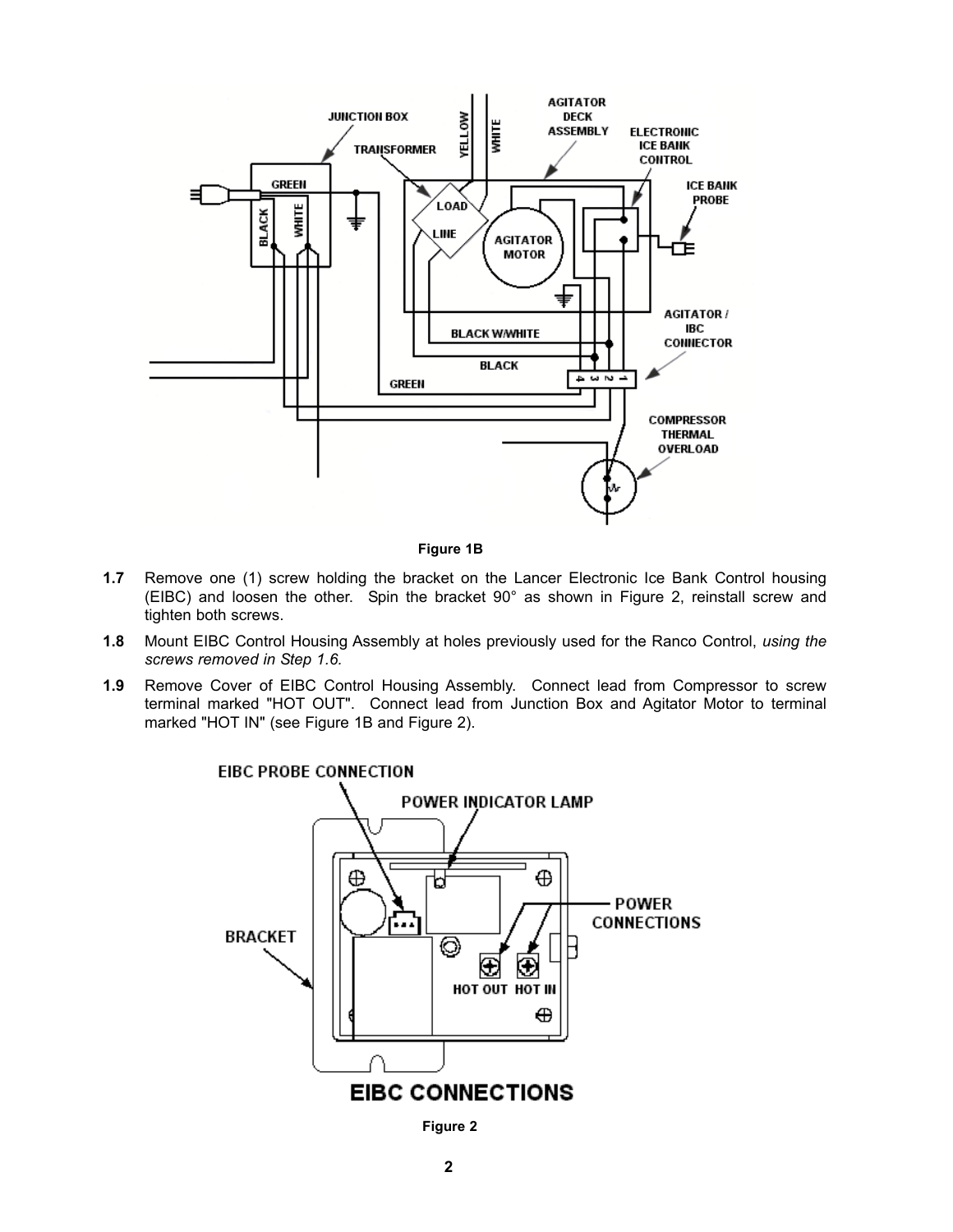

**Figure 3**

- **1.10** Turn Agitator Deck Assembly over. Using a hack saw or similar tool, cut off the tube that once held the Ranco probe as close to the tube retaining ring as possible. *Deburr the cut edge.*
- **1.11** Attach EIBC Probe to Clamp Assembly (as shown in Figure 3) using supplied 6-32 x 1/2 screws. *Do not overtighten this assembly.*
- **1.12** Clip the EIBC Probe Clamp Assembly on the top coil on the inside of the Evaporator Coil, as shown in Figure 4. Using the supplied 6-32 x 1 3/8 screw, secure the Clamp Assembly to the Evaporator Coil.

#### **CAUTION**

FAILURE TO PLACE THE PROBE ASSEMBLY AT THE SPECIFIED LOCATION WILL SERIOUSLY AFFECT THE PERFORMANCE OF THE DISPENSER AND COULD LEAD TO EQUIPMENT DAMAGE

#### **CAUTION**

TAKE CARE NOT TO DAMAGE THE PROBE SPRINGS WHILE INSTALLING THE PROBE.

**1.13** Hold the Agitator Deck Assembly over the water bath tank and route Probe Lead through Deck by passing the lead up through the hole used by the Ranco Probe. Place the Agitator Deck into position while pulling all excess wire through to top side of Deck. Make sure it does not come into contact with Agitator Motor shaft. Plug the Probe Lead into the connector on the PCB as indicated in Figure 2.



**Figure 4**